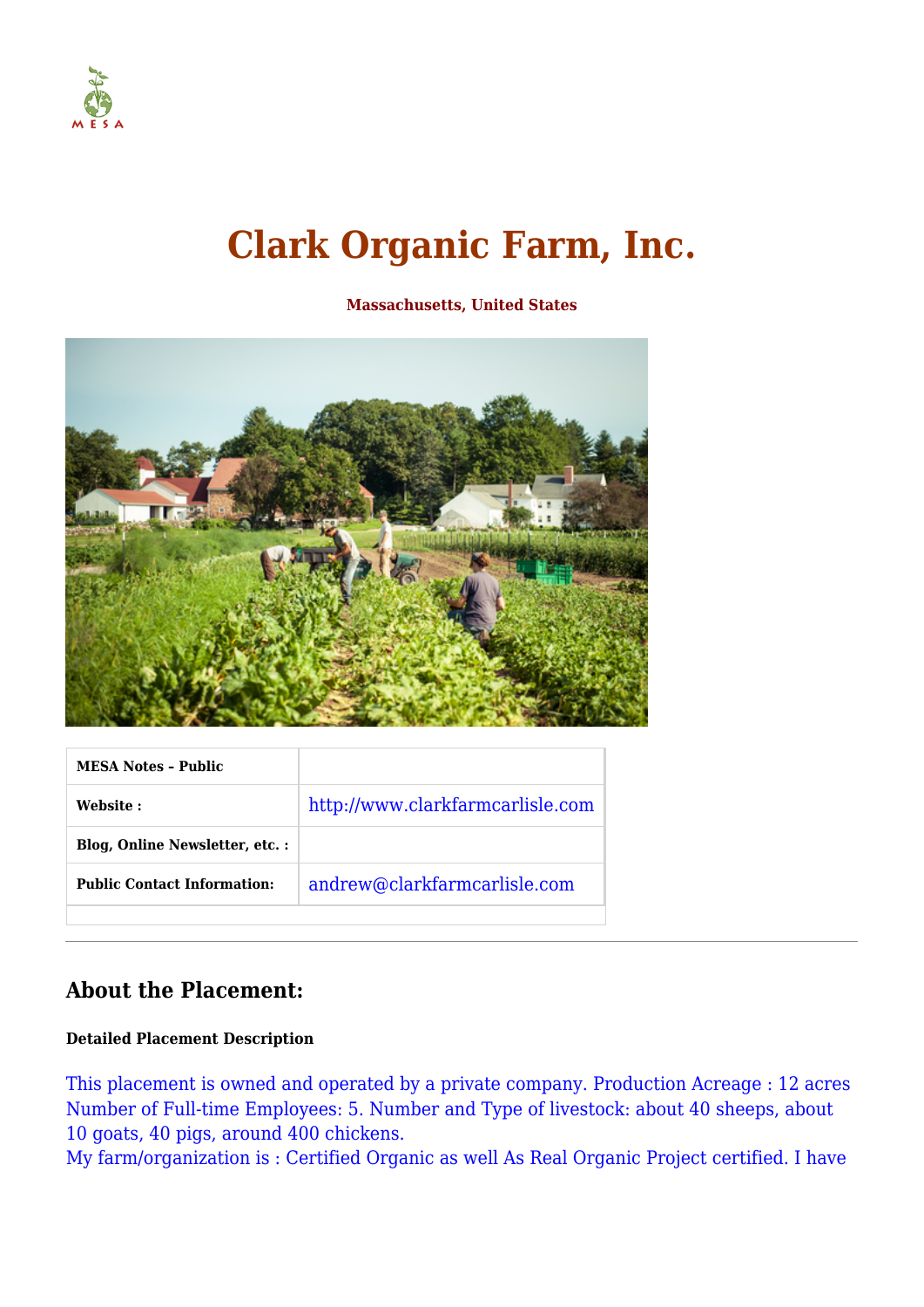

participated in training exchange or apprenticeship program called CAEP. I am an active member of CSA distributions, Education groups, Tours Educational Activities: Farm workshops, Visits to other farms, constant contact and communication with the farmer Social Environment: I have two children, ages 17 and 15 and a girlfriend who works on the farm. The community is very nice, semi-rural, but only 25 miles from Boston. I've worked with trainees for a 18 years and understand many of the challenges that come with farming in another country. I am a very fair person, but expect an exceptional work ethic. In return for the dedicated work of the trainee, I will provide lots of education.

## **Primary Production :**

Berries, Poultry, Sheep, Vegetables

# **About the Internship:**

**Availability:**

Accepting Stewards

#### **Training Hours:**

50 hours per week.

#### **Training Expectations :**

We offer Seasonal training, ideally between April and December. Our farm/organization strongly prefers the steward who has hands-on production experience with our primary crops and is from a farming family and is a professional farmer.

## **On-Site Training, Steward's primary activities :**

All aspects of organic vegetable and berry production. This includes tractor work like field preparation, transplanting, cultivating and mowing. There is also training with CSA distributions, Education groups, and occational tours.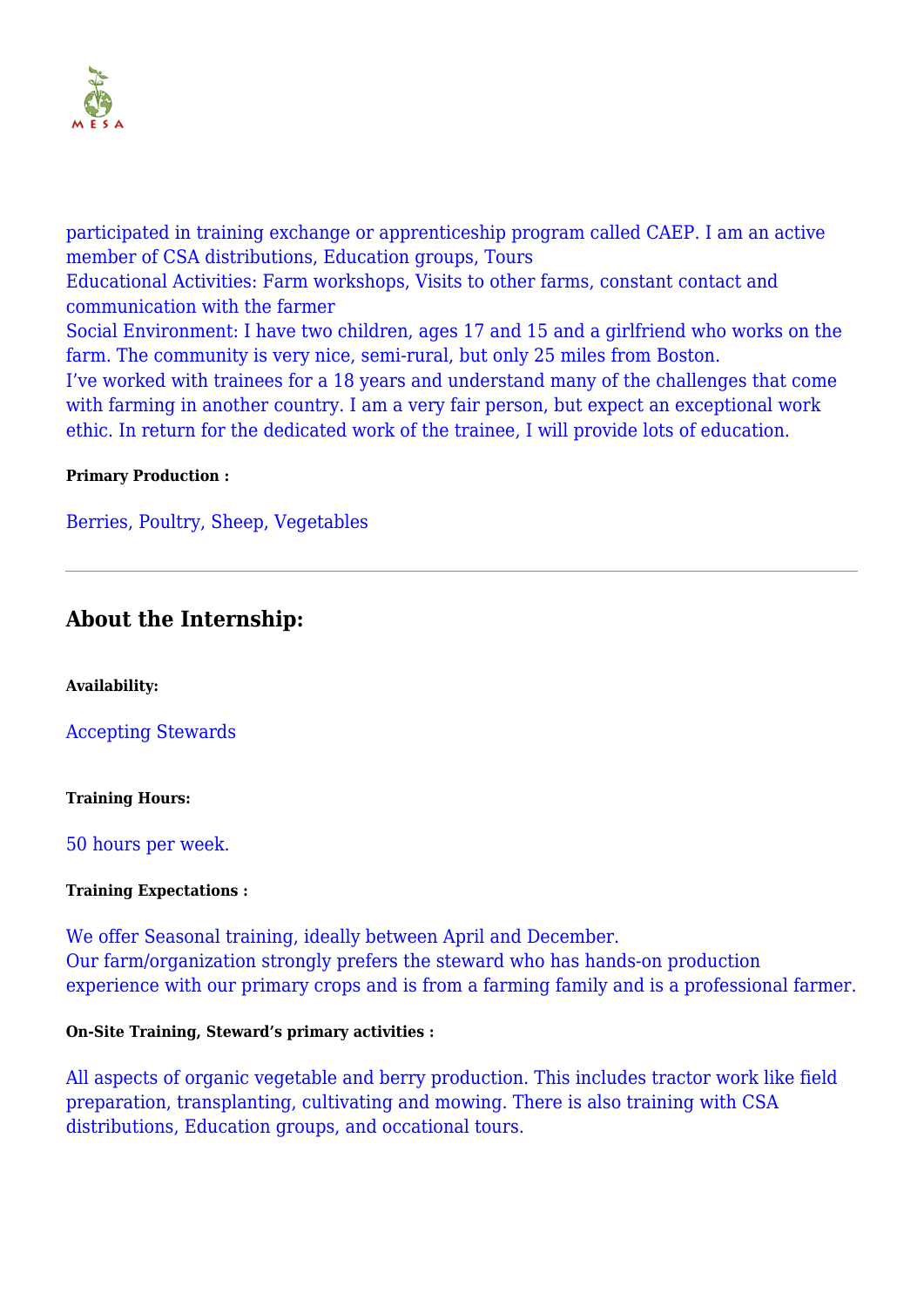

#### **Climate and Location Description**

Average temperature/Typical weather: Spring and fall 8 C, Summer 25 C Proximity to nearest town/city: 25 miles to Boston Geographic Location: Rural community, a medium size river nearby, very close to Boston, 45 minute drive to the ocean.

#### **Compensation :**

\$600 per week, Private sleeping area, cable TV, internet, Pay MESA for Steward Health Insurance\*

#### **Accommodations and amenities provided :**

Accommodations: Apartment is shared with other interns/stewards. Bedroom is private. Bathroom is shared. Lodging is Modern & well equipped. Housing is onsite.

## Amenities:

Electric or gas heat, Air Conditioning, TV, Free, daily internet on-site, Local library internet only, restricted to one hour per visit, Telephone (Free local calls only; must buy own calling card for non-local calls), Occasional, local use of insured vehicle on days off, with host permission (Only for stewards with valid home country drivers' licenses or Int'l Drivers Permits), Bicycle for excursions to nearby shops/town/public transit (less than 3 miles oneway), Free, seasonal farm products. (Example:vegetables and eggs)

## **Preferred start date :**

April

**Preferred length of internship :**

## 7.5 months